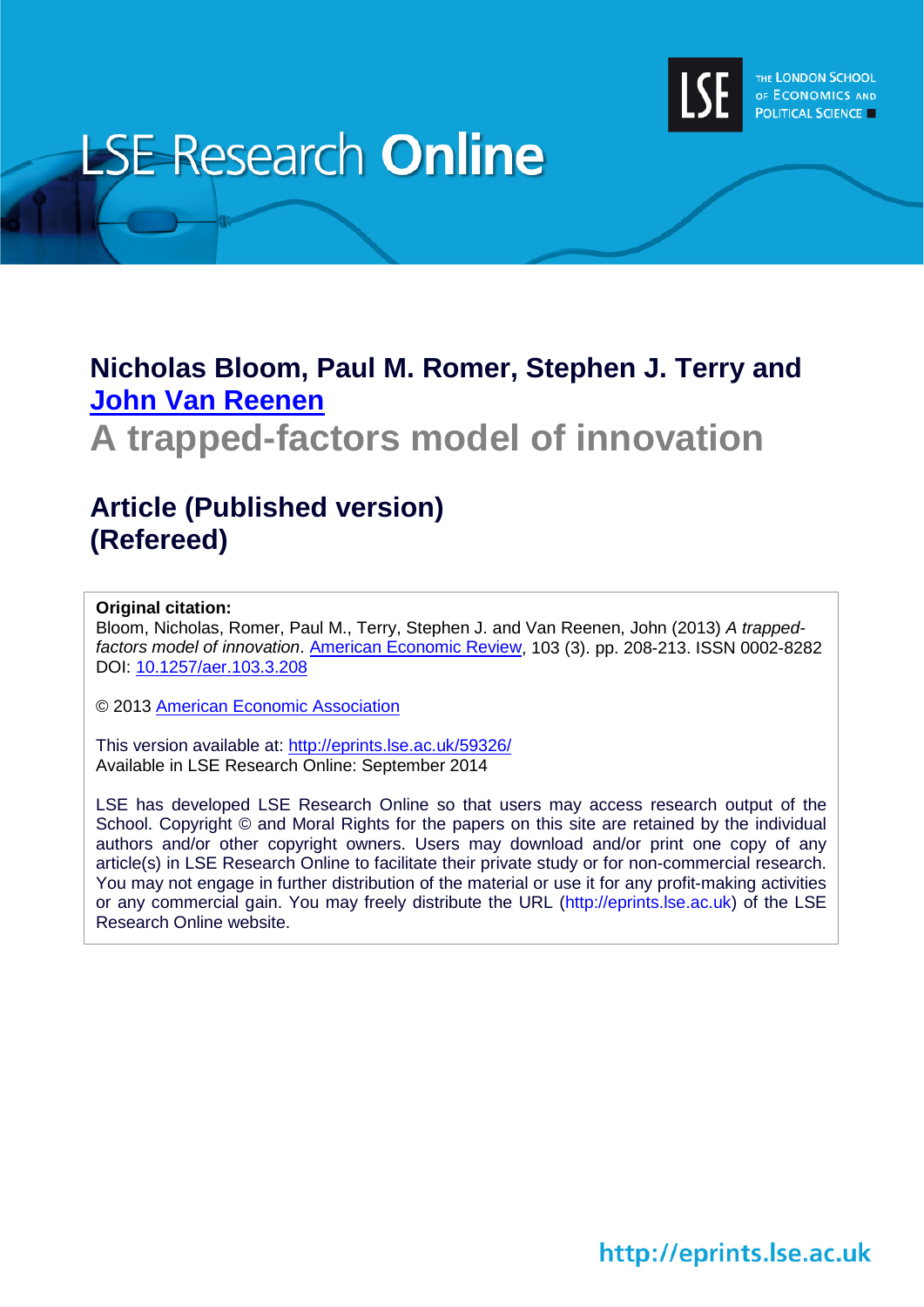## *International Trade and Labor Markets*  ‡

## A Trapped-Factors Model of Innovation[†](#page-1-0)

*By* Nicholas Bloom, Paul M. Romer, Stephen J. Terry, and John Van Reenen[\\*](#page-1-1)

Recent empirical work has found that firms do more innovation when they are exposed to more low-cost import competition (Bloom, Draca, and Van Reenen 2012). Why is it that they innovate after something bad has happened to them? To explain this we add a natural friction to a model of growth and trade, an adjustment cost to reallocating factors of production between firms. These frictions can "trap" factors of production inside a firm that suffers from unexpected import competition. This reduces the opportunity cost of the inputs that the firm uses to innovate. Because the social return to innovation is higher than the private return, trade liberalization can generate extra welfare benefits when this friction is present. Our finding that frictions can *increase* the welfare gains from a trade liberalization stands in contrast to the standard view that models which include such frictions reduce the gains from trade (e.g., Autor, Dorn, and Hanson 2013).

<span id="page-1-0"></span>To view additional materials, and author disclosure statement(s),visit the article page at [http://dx.doi.org/10.1257/aer.103.3.208.](http://dx.doi.org/10.1257/aer.103.3.208)

#### **I. Empirical Motivation**

Business case studies have long suggested that bad news in the form of increased import competition from low-cost countries can cause firms to "innovate or die." For example, Freeman and Kleiner (2005) describe how a US shoe maker responded to rising Chinese imports by halting production of mass-market men's shoes that were no longer profitable. Rather than simply idle its factory, skilled employees, brand capital, and organizational resources, the firm introduced new types of shoes for smaller niche markets. One specially designed batch of boots, run off for a local construction firm, had metal hoops in the soles that made it easier for workers to rapidly climb ladders. Making these boots took skilled engineers and R&D. The new design earned a patent. Bartel, Ichniowski, and Shaw (2007) report a similar story from US valve manufacturers. After losing the market for low-cost valves to Chinese competitors they switched to inventing and producing smaller runs of innovative valves.

The behavior reported in these case studies has also been confirmed in an econometric analysis on large panel data samples of firms in 12 European countries by Bloom, Draca, and Van Reenen (2012). Firms that experienced a large increase in import competition after China's accession to the World Trade Organization rapidly increased their R&D expenditure, patenting and adoption of information technology (see [Figure 1](#page-2-0)). These changes were not merely the result of reallocation toward more innovative firms. Individual firms that faced more import competition exhibited a bigger increase in innovation. Nor did the results simply reflect the pro-innovation "escape competition" effects that arise in quality ladder models (e.g., Aghion et al. 2005) as increased competition from high-cost

<sup>‡</sup> *Discussants:* Charles Jones, Stanford University and NBER; Jonathan Eaton, Pennsylvania State University and NBER; Lawrence Katz, Harvard University and NBER.

<span id="page-1-1"></span><sup>\*</sup>Bloom: Stanford University, 579 Serra Mall, Stanford, CA 94305 and National Bureau of Economic Research (e-mail: [nbloom@stanford.edu](mailto:nbloom@stanford.edu)); Romer: New York University Stern School of Business, 44 W Fourth Street, New York, NY 10012 (e-mail: [paul@paulromer.net](mailto:paul@paulromer.net)); Terry: Stanford University, 579 Serra Mall, Stanford, CA 94305 (e-mail: [sterry@stanford.edu](mailto:sterry@stanford.edu)); Van Reenen: London School of Economics, Center for Economic Performance, Houghton Street, London WC2A 2AE; (e-mail: [j.vanreenen@lse.](mailto:j.vanreenen@lse.ac.uk) [ac.uk](mailto:j.vanreenen@lse.ac.uk)). We would like to thank our formal discussant, Chad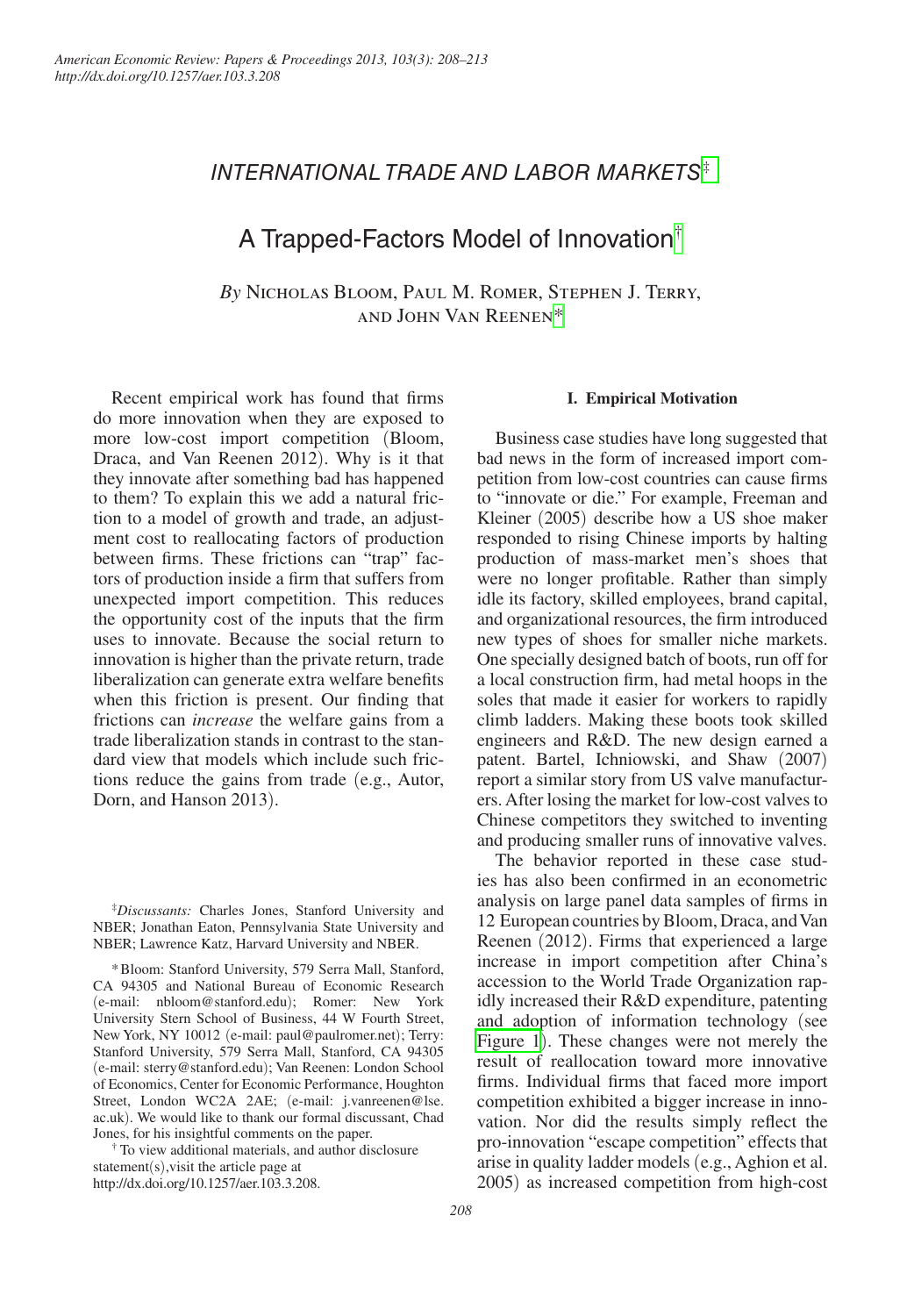<span id="page-2-0"></span>

Figure 1. IT Intensity Grows with Exposure to Chinese Imports

*Note:* IT intensity defined as computers per employee, Chinese import growth defined as the change in China's share of all European imports.  $1 =$  lowest quintile;  $5 =$  highest quintile.

*Source:* Bloom, Draca, and Van Reenen (2012). Data from 23,000 firms across 12 European countries from 2000 to 2007.

OECD countries (like Japan) did not lead to a similar increase in innovation.

The first challenge that these results pose is to explain the difference in the behavior of an individual firm before and after a trade shock. Why is it that they innovate after something bad has happened to them? The usual presumption is that a negative shock will reduce investment, because it signals either lower expected returns or higher expected costs from more reliance on external finance. The second challenge is to explain the cross-sectional difference in the behavior between firms after the shock hits. The move to a more open trade regime could raise the return to innovation, as models of trade and growth suggest. In this case, the incentive to innovate should be higher for all firms. Once again, the usual presumption would be that the firms that face a significant loss in revenue would be no more likely, and perhaps much less likely, to take advantage of the new opportunities. Why then do the results show just the opposite, that it is the firms that face more competition from imports that undertake relatively more innovation? The final challenge is why does this increase in innovation arise in response to low-cost export competition from China but not from high-cost export competition from countries like Japan?

The dynamic general equilibrium model fully developed with details available in Bloom et al. (2012) shows that adversity can indeed increase the rate of innovation if factors of production are trapped inside a firm. For the shoe company mentioned above, its workers might be trapped because they have human capital that is specific to the firm and which will be lost if they move to other firms. The firm's physical capital might also be costly to uproot and sell. After the trade shock reduces the price for one of the goods that the firm had been producing, the opportunity cost goes down for inputs that are trapped within the firm. The firm does more innovation, not because of an increase in the value of a newly designed good, but rather because of a fall in the opportunity cost of the inputs used to design and produce new goods.

#### **II. A Model of Growth and Trade**

Our model of growth extends the lab-equipment model of growth and trade proposed in Rivera-Batiz and Romer (1991), which builds on the closed-economy model in Romer (1987). We assume a West-East model of the product cycle in which all innovation takes place in the West. (The West-East axis now seems a better way to capture trade flows between high- and low-wage countries than the traditional North-South axis.) Our extension allows not just for the extremes of autarky and free trade, but also for a continuum of intermediate degrees of trade integration indexed by a parameter  $\phi$ , which measures the fraction of goods that are allowed to trade freely. Consistent with previous results on growth and trade, an increase in trade integration  $(\phi)$  raises the returns to innovation and increases the rate of growth of patents and the rate of growth of output, which benefits both regions.

Let  $g(\phi)$  denote the steady-state growth rate associated with a given level of trade integration. We calibrate the model to the US experience in the last few decades and find that the increase in the growth rate associated with a change in  $\phi$  is moderate. Increased trade with developing countries such as China could boost the worldwide steady-state growth rate by about 0.1 percentage points, so  $g(\phi') - g(\phi) \approx 0.1$  percent. In our baseline this means that growth rises from 2.0 to 2.1 percentage points per annum.

For convenience, we work with an endogenous growth model in which a change in policy leads to this kind of change in the steady-state growth rate. We might instead have used a semi-endogenous model of the type proposed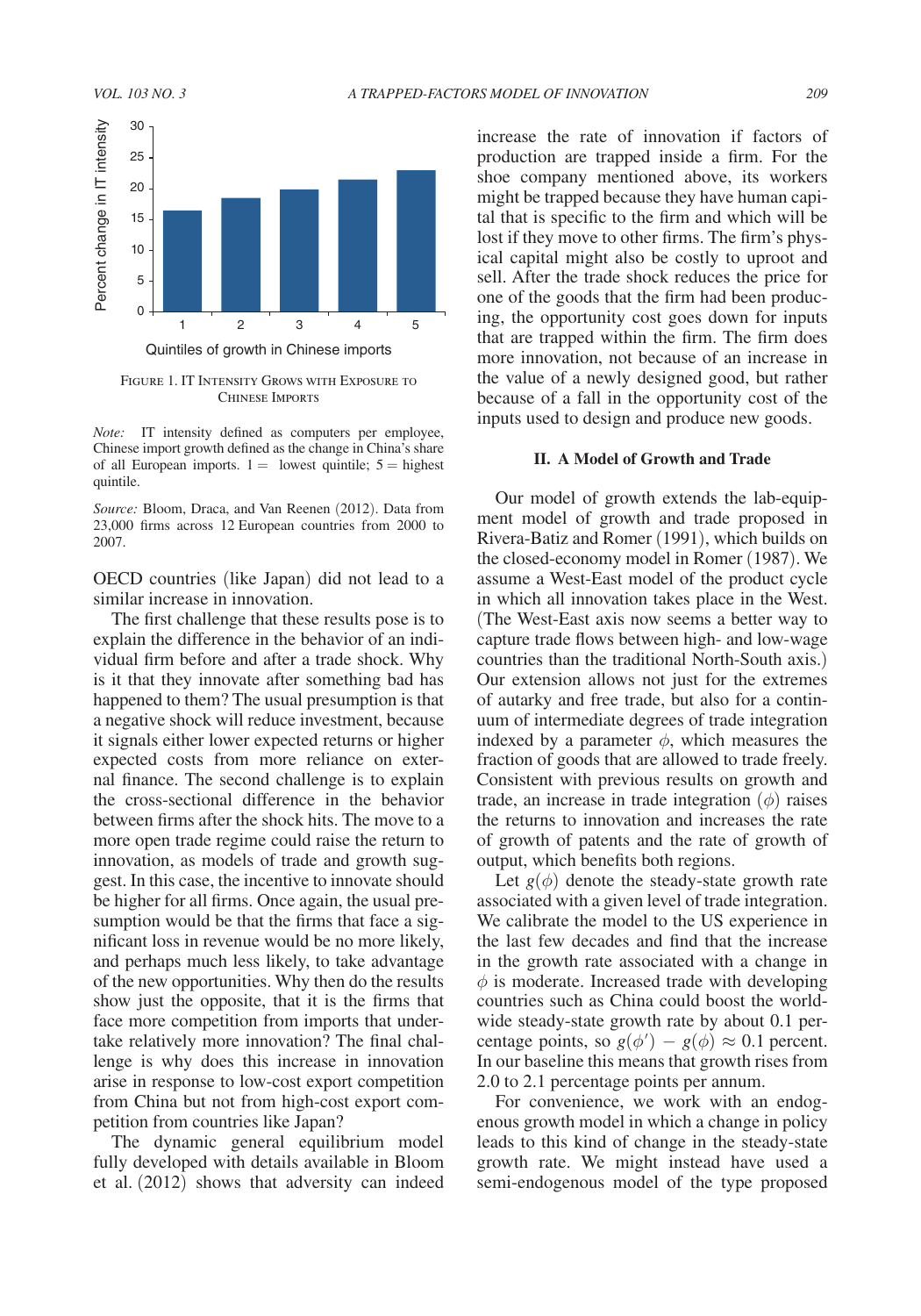

Figure 2. Industry Patent Flows Increase with Import Exposure

*Notes:* A trade shock occurs in period 1. All results in this figure are produced using code available at [http://www.stan](http://www.stanford.edu/~nbloom/BRTV.zip)[ford.edu/~nbloom/BRTV.zip.](http://www.stanford.edu/~nbloom/BRTV.zip)

by Jones (1995b) in which policy changes induce long transitory changes in growth rates without changing the underlying steady-state growth rate. As Jones argues (1995a), this type of model provides a better fit to data over time horizons long enough to imply large changes in the stock of human capital, but there is little harm in assuming that the worldwide stock of human capital remains constant in the few years following a trade liberalization. Moreover, by making a small change in a single parameter, we could convert our model into a semi-endogenous model. By continuity, this small change would have little effect on our qualitative conclusions or numerical calculations.

To further limit the importance of any transition dynamics, we also minimize the persistence in the model. In particular, we assume that durable inputs in production last for only one period and that patents also last for only one period. With these assumptions, it takes only a few periods to converge to a new, slightly higher steady-state growth rate after an unexpected change in  $\phi$ .

#### **III. Trapped Factors**

To capture the cross-sectional result from Bloom, Draca, and Van Reenen (2012), that firms faced with competition from a lowwage competitor do more innovation, we add adjustment costs that trap factors inside firms. Specifically, we assume that after a firm has acquired the factors that it will use in the current period, the government announces an increase from  $\phi$  to  $\phi'$  that allows more imports from the low-cost East. We also assume that these imports compete with goods produced only by a subset of firms, so some firms experience more trade competition, while others do not. Let  $g^S$  (*S* for "Shock") denote the rate of growth of patents at firms that face this trade shock and let  $g^N$  (*N* for "No shock") denote the growth rate of patents at firms that face no new competition for goods that they make. When the shock from  $\phi$  to  $\phi'$  is announced for period *T*, we find that

$$
g_T^S(\phi') > g_T^N(\phi') > g(\phi).
$$

Moreover, the difference between the two types of firms is large. In our baseline model, the number of new patents developed by a representative *S* firm that faces a shock jumps up to a level that is 11.9 percent higher than for an *N* firm with no shock. This cross-sectional impact on patenting rates can be seen in Figure 2, which plots for each industry the flow of new patents in the trappedfactors environment. For convenience, we normalize the preshock patent flows to 1,000 patents for each type of firm. The figure also shows the identical rate of growth of patents for the two types of firms when factors are fully mobile.

To indicate the effect that the trapped factors and trade shock have on the aggregate rate of growth in the impact period which we denote by *T* (period 2 in the simulation in Figure 2), let *gT Trapped* be the aggregate rate of growth of patents when factors are trapped and the trade shock is unanticipated. Let  $g_T^{Mobile}$  denote the corresponding rate of growth when all factors are fully mobile. We find that

$$
g_{T}^{Trapped} > g_{T}^{Mobile}.
$$

In our calibrated baseline, we observe a one-period growth boost  $(g_T^{Trapped} - g_T^{Mobile} \approx$ 0.1 percent). This means that in period *T* the growth rate is 2.2 percent per year, slightly higher than the new steady-state growth rate of 2.1 percent per year. In subsequent periods, the factors are no longer trapped, so the growth rate returns quickly to the new steady-state value.

This one-period trapped-factors boost in the growth rate of patents causes a permanent increase in the stock of patents. Because the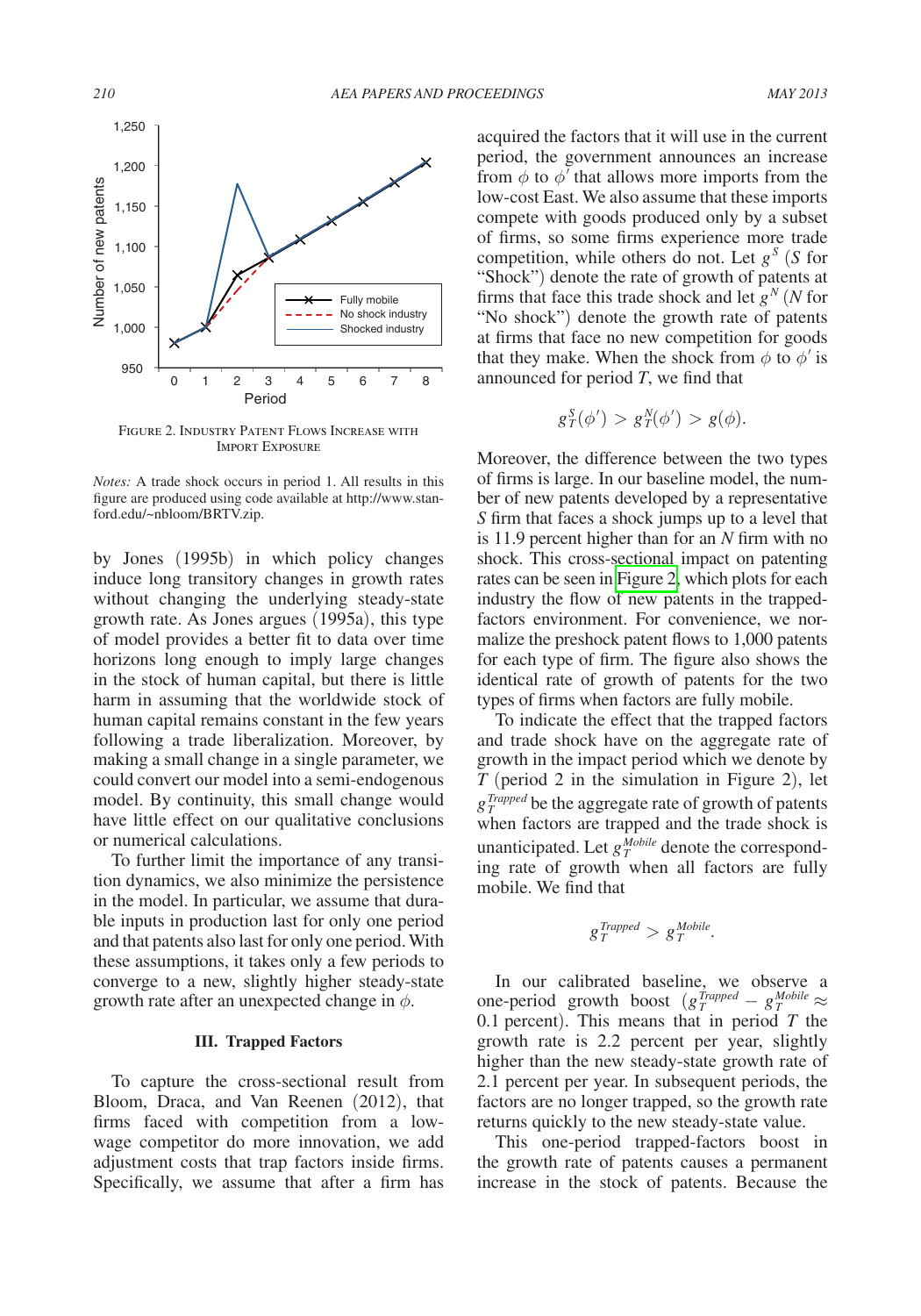decentralized rate of innovation in such models is typically below the social optimum, the temporary boost in the growth rate and the permanent increase in the range of intermediate inputs induced by the interaction of trapped factors and the trade shock causes a correspondingly modest but positive increase in welfare in both the West and the East.

This type of welfare analysis of an unexpected, one-time policy change must, of course, be interpreted carefully. For example, if a partial trade liberalization today increases the expected probability of another liberalization in the future, firms would tend to reduce the inputs that they acquire to avoid the likelihood that they will face the private cost of being stuck with trapped factors when the next liberalization takes place. This would reduce the growth rate and thereby reduce welfare. For the same reason, if no frictions were present, it does not follow that a government could raise welfare by imposing costs that trap factors in firms. Any attempt at trapping factors inside firms at some future date will induce an offsetting reduction in factor demands by firms.

#### **IV. Magnitudes of Trapped-Factor Approaches**

The magnitudes of the growth and welfare effects identified here are also sensitive to a crucial parameter in the model. For a calibrated version of a model like this to fit actual data, there must be some short-run decreasing returns in the technology that converts inputs into new patents. Increasing the quantities of inputs that are devoted to innovation in a period by some factor  $\lambda$  should not lead to an increase in the number of patents by the same factor. Following Jones and Williams (2000), we assume that patents increase instead by the factor  $\lambda^{1/2}$ . A simple way to understand the source of these diminishing returns is to think of innovation as a search process. If a larger team is engaged in search, the difficulties of coordinating the search effort mean that there is a higher probability that different groups make redundant discoveries. With two independent discoveries of something like a long-lasting light bulb, the number of new goods goes up by only one.

The key issue here is whether the challenge of avoiding redundant discoveries is entirely internal to a firm or extends across firms. It will be largely internal if different firms naturally specialize in separate parts of search space. It will be at least partly external to an individual firm if firms tend to search in the same parts of the search space. Patent race models typically assume the extreme case of costs that are entirely external, in which case the production function for new designs exhibits a form of Marshallian external diminishing returns.

To capture the entire range of possibilities, the model allows for a parameter  $\eta$  that indexes the continuum of possibilities ranging from fully internal to fully external costs. The baseline specification described above has  $\eta = 1$ , which implies that the costs are fully internal. In an alternative specification that allows for external costs, the magnitude of the trapped-factors boost to growth should be smaller because the higher research costs (or equivalently the lower productivity of research) caused by more innovation at the shocked firms leads to an increase in the innovation cost at the no-shock firms, hence a reduction in the innovation they undertake. For example, in a specification that allows for  $\eta = 0.5$ , hence a 50–50 split between internal and external costs, we find that the magnitude of the difference  $g_T^{Trapped} - g_T^{Mobile}$  is about half as large as in our baseline.

The analysis of technology spillovers provided by Bloom, Schankerman, and Van Reenen (forthcoming) cannot reject the hypothesis that the costs of innovation are fully internal, so we use the value  $\eta = 1$  in our benchmark model. It is important, nevertheless, to recognize that the implications of the model are sensitive to this parameter and that we do not have a precise estimate of its value.

We conclude that the model suggests the combination of trapped factors and asymmetric trade shocks causes a modest boost to welfare and growth, but quantifying this effect with precision requires more work.

#### **V. Micro Evidence and Macro Effects**

We close with a discussion of what one could infer about aggregate effects from a microeconomic analysis like the one undertaken by Bloom, Draca, and Van Reenen (2012). As applied to data generated by our model, their approach would involve running a regression of the log of the number of new patents developed by the two types of firms on year dummies that pick up the trends and a shocked-firm dummy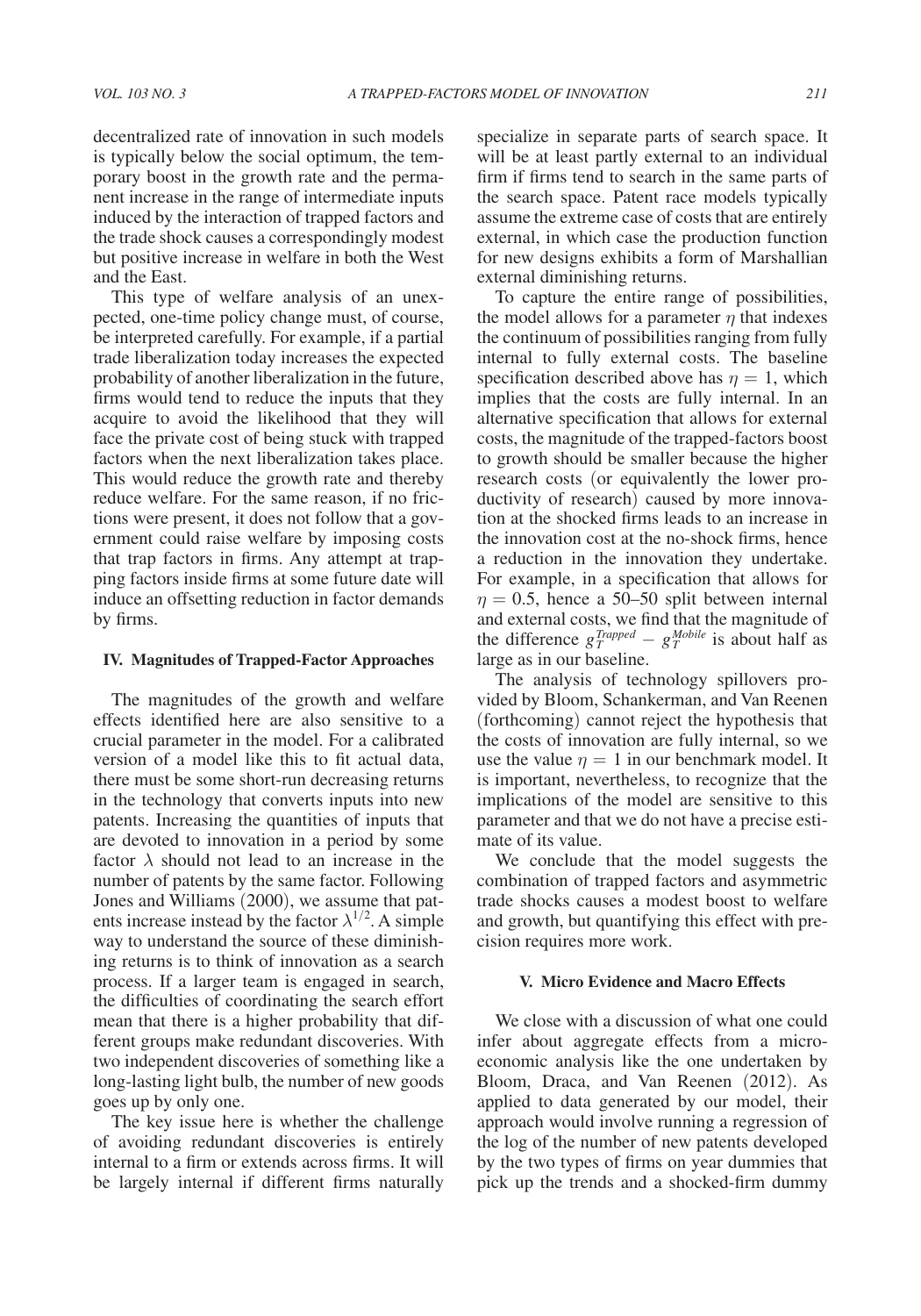that picks up the difference between the *S* (shocked) and *N* (nonshocked) firms. Using data from the model, this regression would show a higher rate of patenting for the *S* firms in the impact period, *T*.

With large numbers of firms and no other macro shocks, this difference could be precisely estimated. The year dummies could also be used to estimate the aggregate impact—they would have magnitudes that grow at the rate  $g(\phi)$  before the shock,  $g_T^N(\phi)$  during the impact period, and  $g(\phi')$  after the shock. However, other factors (such as business-cycle fluctuations) can cause year-to-year changes in the rate of innovation, so the year effects from the micro analysis are unlikely to yield reliable direct evidence about the aggregate effect on growth of the increased trade with China.

Nevertheless, the micro evidence on the cross-sectional differences  $g_T^S - g_T^N$  does provide important guidance about the structure of the general equilibrium model that describes the economy, and this model can then be used to infer what the aggregate growth effect might be. In this sense, our conclusion is more positive about the value of micro evidence in predicting aggregate behavior than the conclusions reached, for example, by Arkolakis et al. (2008), Atkeson and Burstein (2010) and Arkolakis, Costinot, and Rodríguez-Clare (2012).

#### **VI. Conclusions**

We build a standard model of endogenous growth and trade, providing a tight link between trade liberalizations and increases in the longrun growth rate. Motivated by empirical evidence which suggests that increased low-cost import competition stimulated innovation at affected firms, we incorporate trapped factors which prevent movement of inputs across firms in the short-run. Reductions in the opportunity cost of fixed inputs at shocked firms in the period of a trade liberalization yield an increase in innovative activity at those firms using these inputs. The presence of trapped factors leads to a permanent increase in the level of patents or varieties in the economy, as well as output and consumption, relative to an economy without adjustment costs, as well as an increase in welfare, suggesting that models ignoring trapped factors underestimate the gains from trade liberalization.

#### REFERENCES

- **Aghion, Philippe, Nick Bloom, Richard Blundell, Rachel Griffith, and Peter Howitt.** 2005. "Competition and Innovation: An Inverted-U Relationship." *Quarterly Journal of Economics* 120 (2): 701–28.
- **Arkolakis, Costas, Arnaud Costinot, and Andrés Rodríguez-Clare.** 2012. "New Trade Models, Same Old Gains?" *American Economic Review* 102 (1): 94–130.
- **Arkolakis, Costas, Svetlana Demidova, Peter J. Klenow, and Andrés Rodríguez-Clare.** 2008. "Endogenous Variety and the Gains from Trade." *American Economic Review* 98 (2): 444–50.
- **Atkeson, Andrew, and Ariel Tomas Burstein.**  2010. "Innovation, Firm Dynamics, and International Trade." *Journal of Political Economy*  118 (3): 433–84.
- **Autor, David, David Dorn, and Gordon H. Hanson.** 2013. "The Geography of Trade and Technology Shocks in the United States." *American Economic Review* 103 (3): 220–25.
- **Bartel, Ann, Casey Ichniowski, and Kathryn Shaw.** 2007. "How Does Information Technology Affect Productivity? Plant-Level Comparisons of Product Innovation, Process Improvement, and Worker Skills." *Quarterly Journal of Economics* 122 (4): 1721–58.
	- **Bloom, Nicholas, Mirko Draca, and John Van Reenen.** 2012. "Trade Induced Technical Change? The Impact of Chinese Imports on Innovation, IT and Productivity." Unpublished.
	- **Bloom, Nicholas, Paul Romer, Stephen J. Terry, and John Van Reenen.** 2012. "A Trapped Factors Model of Innovation." Unpublished.
	- **Bloom, Nicholas, Mark Schankerman, and John Van Reenen.** Forthcoming. "Identifying Technology Spillovers and Product Market Rivalry." *Econometrica*.
	- **Freeman, Richard B., and Morris M. Kleiner.**  2005. "The Last American Shoe Manufacturers: Decreasing Productivity and Increasing Profits in the Shift from Piece Rates to Continuous Flow Production." *Industrial Relations*  44 (2): 307–30.
- **Jones, Charles I.** 1995a. "Time Series Tests of Endogenous Growth Models." *Quarterly Journal of Economics* 110 (2): 495–525.